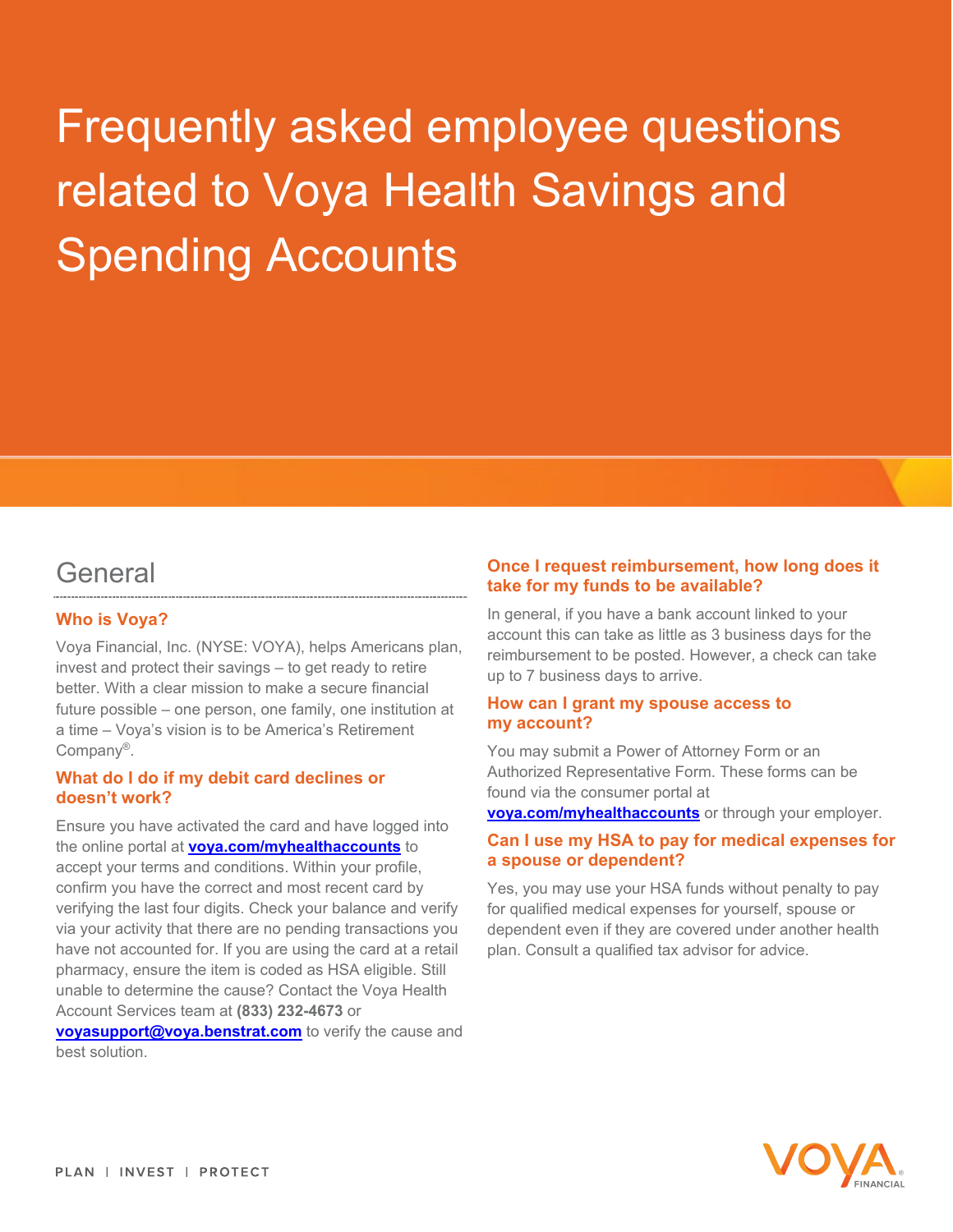## General (cont'd)

#### **When will tax documentation become available?**

You will receive a 5498-SA for the contributions that have been made for the year to Voya Financial by the end of February. The 5498-SA is not needed for taxes. You will receive a 1099-SA if there were distributions made from your HSA. The 1099-SA is needed for filing taxes and will be provided by the end of January.

## Health Savings Accounts (HSA)

#### **What are the current IRS contribution limits for HSA?**

The IRS sets the HSA contribution limits annually. The HSA contribution limits for 2022 are \$3,650 (single) and \$7,300 (Family). For individuals who are 55+, an additional \$1,000 can be contributed each year until they reach age 65.

#### **Who qualifies for an HSA?**

Generally, an eligible individual is anyone who meets all of the following criteria: Covered under an IRS qualifying High Deductible Health Plan (HDHP); Not covered by any other health plan that is not an HDHP; Not currently enrolled in Medicare or TRICARE; May not be claimed as a dependent on another individual's tax return.

#### **How do I change my HSA payroll deduction amount?**

You can change your HSA payroll deduction any time during the year with your employer, who will adjust the amount being deducted from your paycheck. Contact your HR Department for information on the specific steps you'll need to take.

#### **What if I use my HSA to pay for something other than a qualified medical expense?**

If HSA funds are used for something other than qualified medical expenses, the expenditures are subject to applicable income tax and, for individuals who are not disabled or over the age of 65, subject to an additional 20% tax penalty.

#### **Can I reimburse myself with HSA funds for qualified medical expenses incurred prior to my enrollment in an HSA?**

No. Qualified medical expenses may only be reimbursed, tax-free, if the expenses are incurred after the date your HSA was established.

#### **What can I use the HSA for?**

The funds in the HSA can be used to pay for qualified medical, dental, vision and prescription drug expenses, including eligible over-the-counter drugs, as described in **[IRS Publication 502](http://www.irs.gov/pub/irs-pdf/p502.pdf)** (www.irs.gov/pub/irs-pdf/p502.pdf); As supplemental income – if you are under age 65, money withdrawn is taxable and could be subject to an additional 20 percent tax. After age 65, the funds in your HSA can also be withdrawn for use as supplemental income.

#### **If I change employers, what happens to my HSA?**

Since you are the owner of the HSA, you may continue to maintain the account if you change employers. HSA to HSA transfers are permitted and do not impact tax reporting if you are enrolled in an HSA in the future.

#### **What happens to the HSA if I die?**

If your spouse is a named beneficiary, she/he becomes the owner of the account and assumes it as his/her own HSA. She/he may also elect to have the HSA closed and distribute funds in the form of a check. Otherwise, your account will cease to be an HSA. It will pass to beneficiaries or become part of your estate and be subject to applicable taxes.

#### **Will HSA contributions that I made via lockbox deposit or online show up on my W-2?**

No. Contributions made by either of these methods are considered after-tax contributions for purposes of W-2 reporting. In order to receive the tax benefit of after-tax contributions, you must claim them on your tax return.

#### **Is tax reporting required for an HSA?**

Yes. IRS form 8889 must be completed with your tax return each year to report total deposits and withdrawals from your account. You do not have to itemize to complete this form.